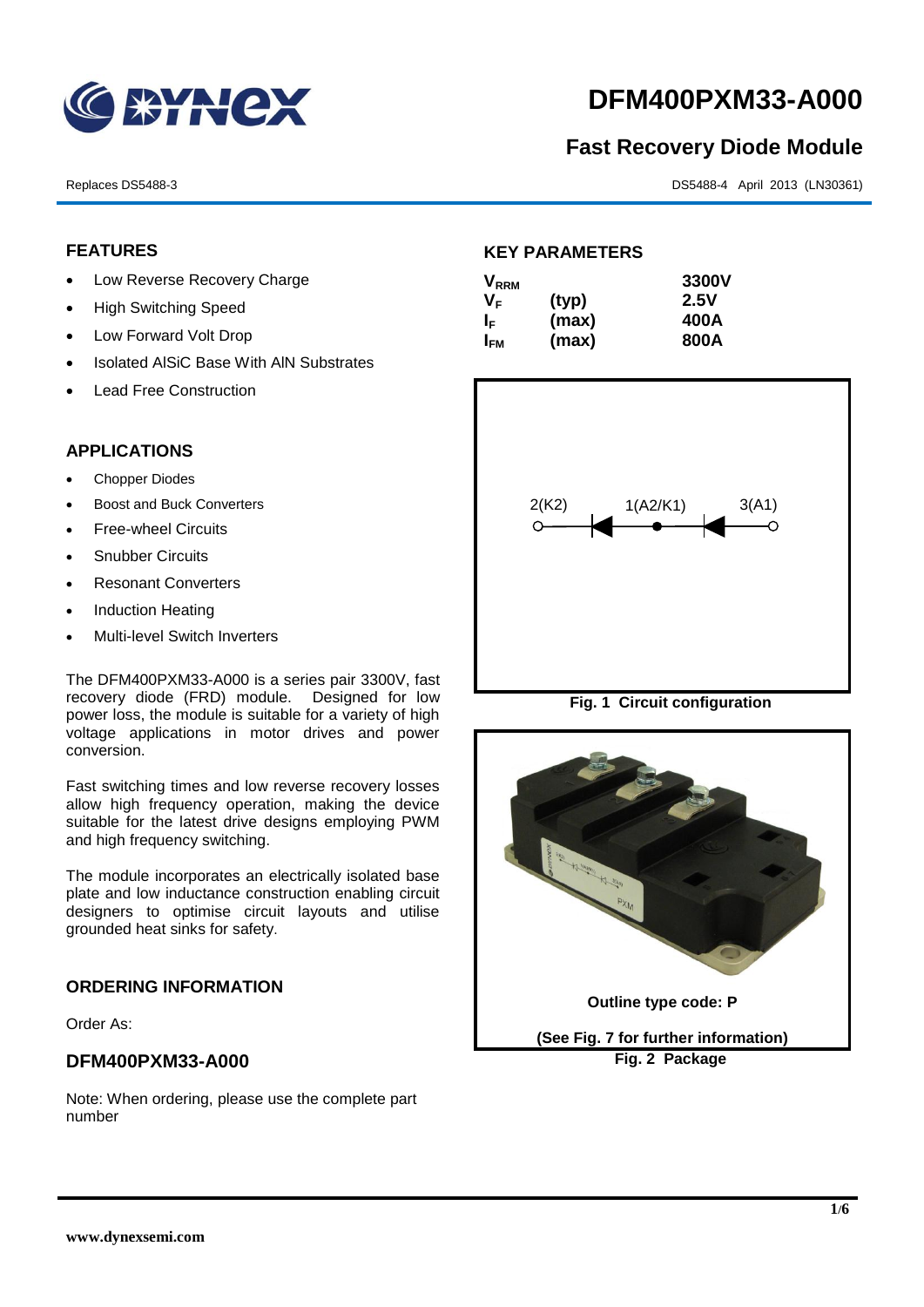#### **ABSOLUTE MAXIMUM RATINGS**

Stresses above those listed under 'Absolute Maximum Ratings' may cause permanent damage to the device. In extreme conditions, as with all semiconductors, this may include potentially hazardous rupture of the package. Appropriate safety precautions should always be followed. Exposure to Absolute Maximum Ratings may affect device reliability.

#### **Tcase = 25°C unless stated otherwise**

| Symbol                 | <b>Parameter</b>                | <b>Test Conditions</b>                                                     | Max. | <b>Units</b> |
|------------------------|---------------------------------|----------------------------------------------------------------------------|------|--------------|
| <b>V<sub>RRM</sub></b> | Repetitive peak reverse voltage | $T_i = 125$ °C                                                             | 3300 | V            |
| ΙF                     | Forward current (per arm)       | DC, $T_{\text{case}} = 70^{\circ}$ C                                       | 400  | A            |
| $I_{FM}$               | Max. forward current (per arm)  | $T_{\text{case}} = 105^{\circ}C, t_{p} = 1ms$                              | 800  | A            |
| $I^2t$                 | $I2t$ value fuse current rating | $V_R = 0$ , $t_p = 10$ ms, $T_i = 125$ °C                                  | 80   | $kA^2s$      |
| $P_{max}$              | Max. power dissipation          | $T_{\text{case}} = 25^{\circ}\text{C}, T_{\text{i}} = 125^{\circ}\text{C}$ | 2080 | W            |
| V <sub>isol</sub>      | Isolation voltage - per module  | Commoned terminals to base plate.<br>AC RMS, 1 min, 50Hz                   | 6000 | V            |
| $Q_{PD}$               | Partial discharge - per module  | IEC1287, $V_1$ = 3500V, $V_2$ = 2600V, 50Hz RMS                            | 10   | рC           |

#### **THERMAL AND MECHANICAL RATINGS**

| Internal insulation material:     | AIN              |
|-----------------------------------|------------------|
| Baseplate material:               | <b>AISiC</b>     |
| Creepage distance:                | 33 <sub>mm</sub> |
| Clearance:                        | 20 <sub>mm</sub> |
| CTI (Comparative Tracking Index): | >600             |

| Symbol           | <b>Parameter</b>                                      | <b>Test Conditions</b>                        | Min   | Typ.                     | <b>Max</b> | <b>Units</b> |
|------------------|-------------------------------------------------------|-----------------------------------------------|-------|--------------------------|------------|--------------|
| $R_{th(i-c)}$    | Thermal resistance (per arm)                          | Continuous dissipation -<br>junction to case  | -     | $\overline{\phantom{0}}$ | 48         | °C/kW        |
| $R_{th(c-h)}$    | Thermal resistance -<br>case to heatsink (per module) | Mounting torque 5Nm<br>(with mounting grease) |       |                          | 16         | °C/kW        |
| T,               | Junction temperature                                  |                                               | $-40$ | $\overline{\phantom{0}}$ | 125        | $^{\circ}C$  |
| $T_{\text{stg}}$ | Storage temperature range                             |                                               | $-40$ | $\overline{\phantom{0}}$ | 125        | °C           |
|                  |                                                       | Mounting – M6                                 | -     |                          | 5          | Nm           |
|                  | <b>Screw Torque</b>                                   | Electrical connections - M5                   | -     | -                        | 4          | Nm           |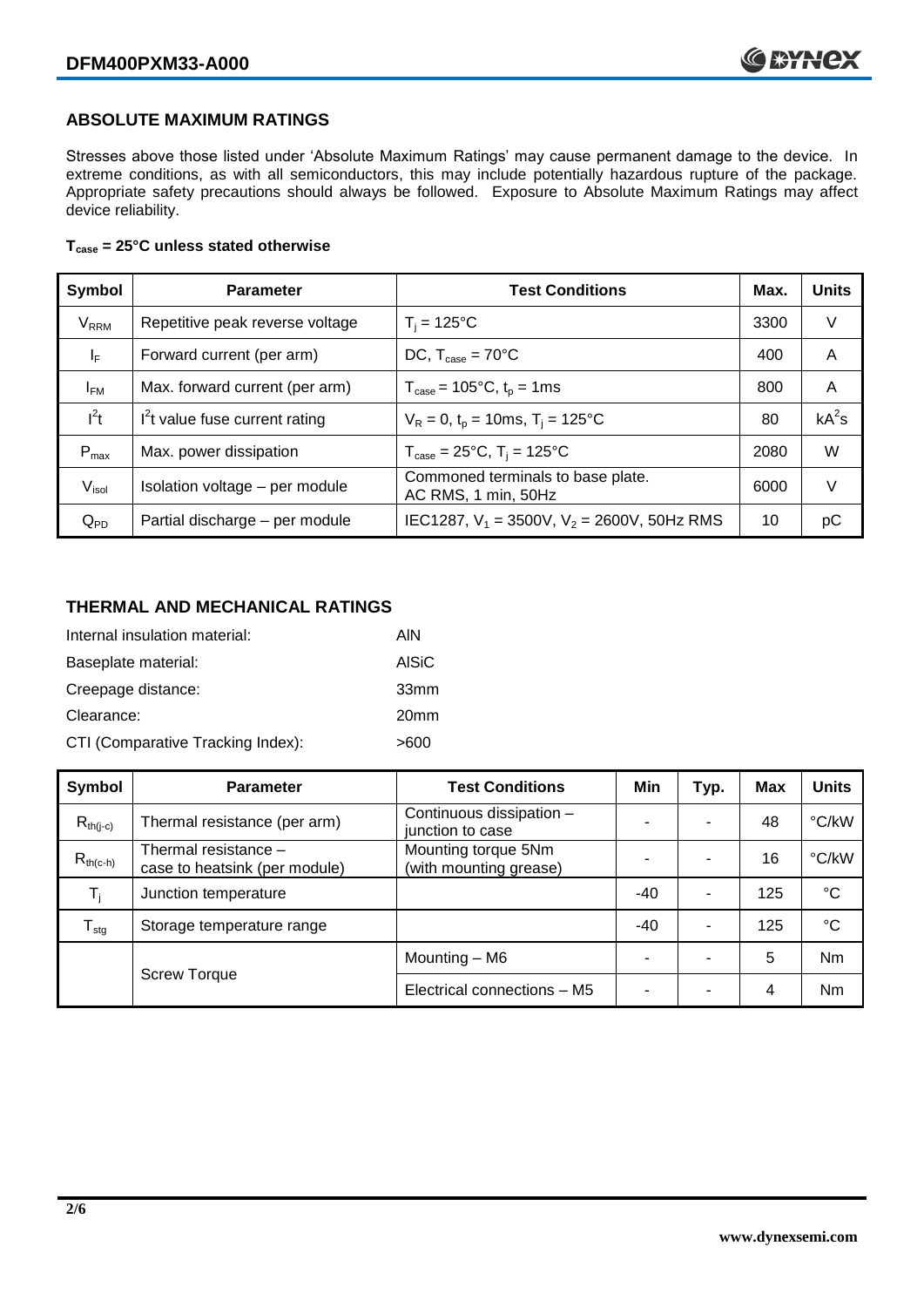### **STATIC ELECTRICAL CHARACTERISTICS – PER ARM**

#### **Tcase = 25°C unless stated otherwise.**

| <b>Symbol</b> | <b>Parameter</b>     | <b>Test Conditions</b>                 | Min | Тур | <b>Max</b> | <b>Units</b> |
|---------------|----------------------|----------------------------------------|-----|-----|------------|--------------|
| $I_{\rm RM}$  | Peak reverse current | $V_R = 3300V$ , T <sub>i</sub> = 125°C |     |     | 30         | mA           |
| $V_F$         | Forward voltage      | $I_F = 400A$                           |     | 2.5 |            | v            |
|               |                      | $I_F = 400A$ , $T_i = 125^{\circ}C$    |     | 2.5 |            |              |
| Lм            | Inductance           | -                                      |     | 30  |            | nH           |

#### **DYNAMIC ELECTRICAL CHARACTERISTICS – PER ARM**

#### **Tcase = 25°C unless stated otherwise**

| Symbol          | <b>Parameter</b>              | <b>Test Conditions</b>  | Min | Typ. | Max | Units |
|-----------------|-------------------------------|-------------------------|-----|------|-----|-------|
| $Q_{rr}$        | Reverse recovery charge       | $I_F = 400A$            |     | 280  |     | μC    |
| 1 <sub>rr</sub> | Peak reverse recovery current | $V_R = 1800V$           |     | 400  |     | A     |
| $E_{rec}$       | Reverse recovery energy       | $dl_F/dt = 2800A/\mu s$ |     | 300  |     | mJ    |

#### **Tcase = 125°C unless stated otherwise**

| Symbol                     | <b>Parameter</b>                        | <b>Test Conditions</b>  | Min | Typ. | Max | Units |
|----------------------------|-----------------------------------------|-------------------------|-----|------|-----|-------|
| $\mathsf{Q}_{\mathsf{rr}}$ | Reverse recovery charge<br>$I_F = 400A$ |                         |     | 450  |     | μC    |
| - Irr                      | Peak reverse recovery current           | $V_R = 1800V$           |     | 430  |     | Α     |
| $E_{rec}$                  | Reverse recovery energy                 | $dl_F/dt = 2000A/\mu s$ |     | 550  |     | mJ    |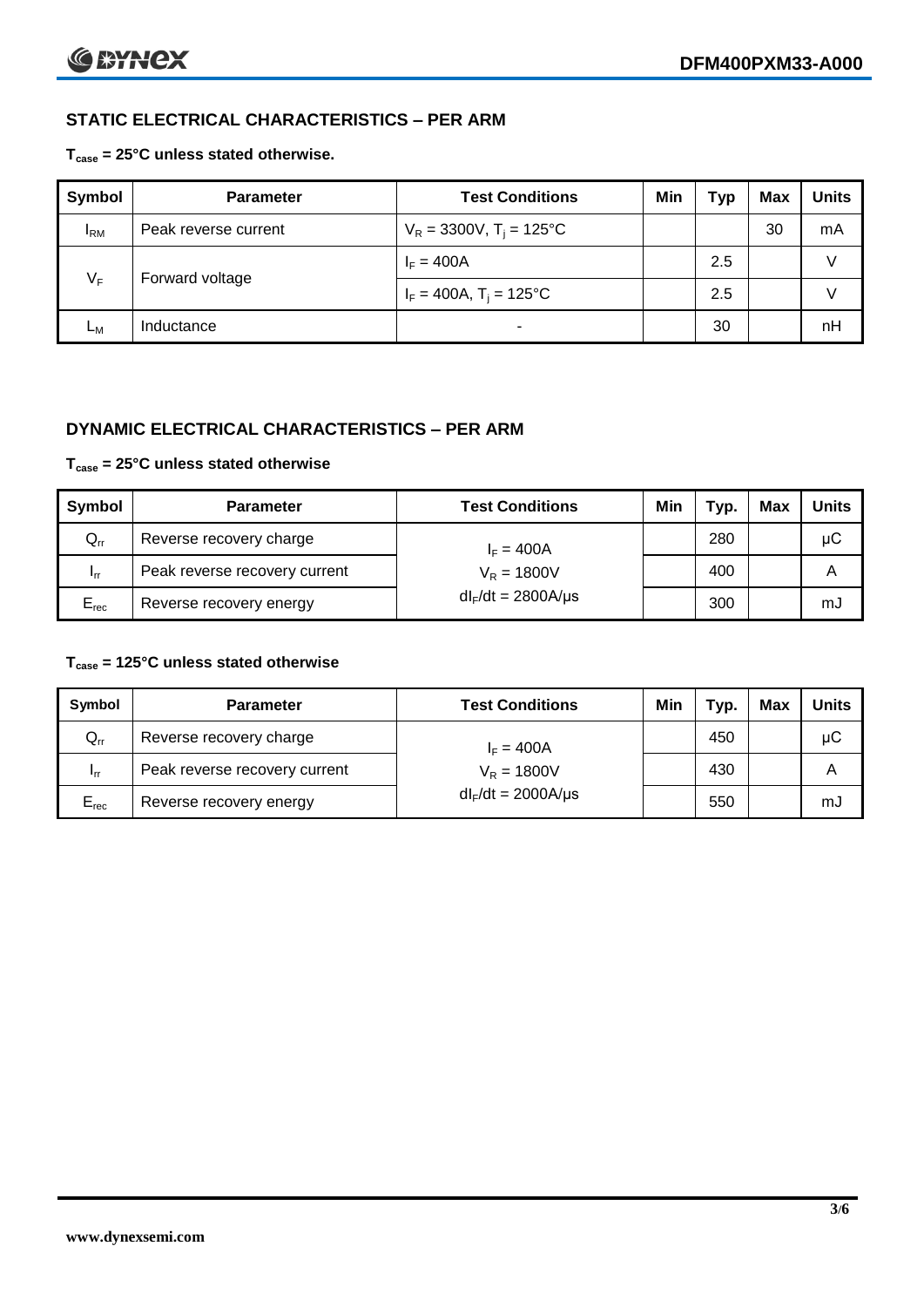

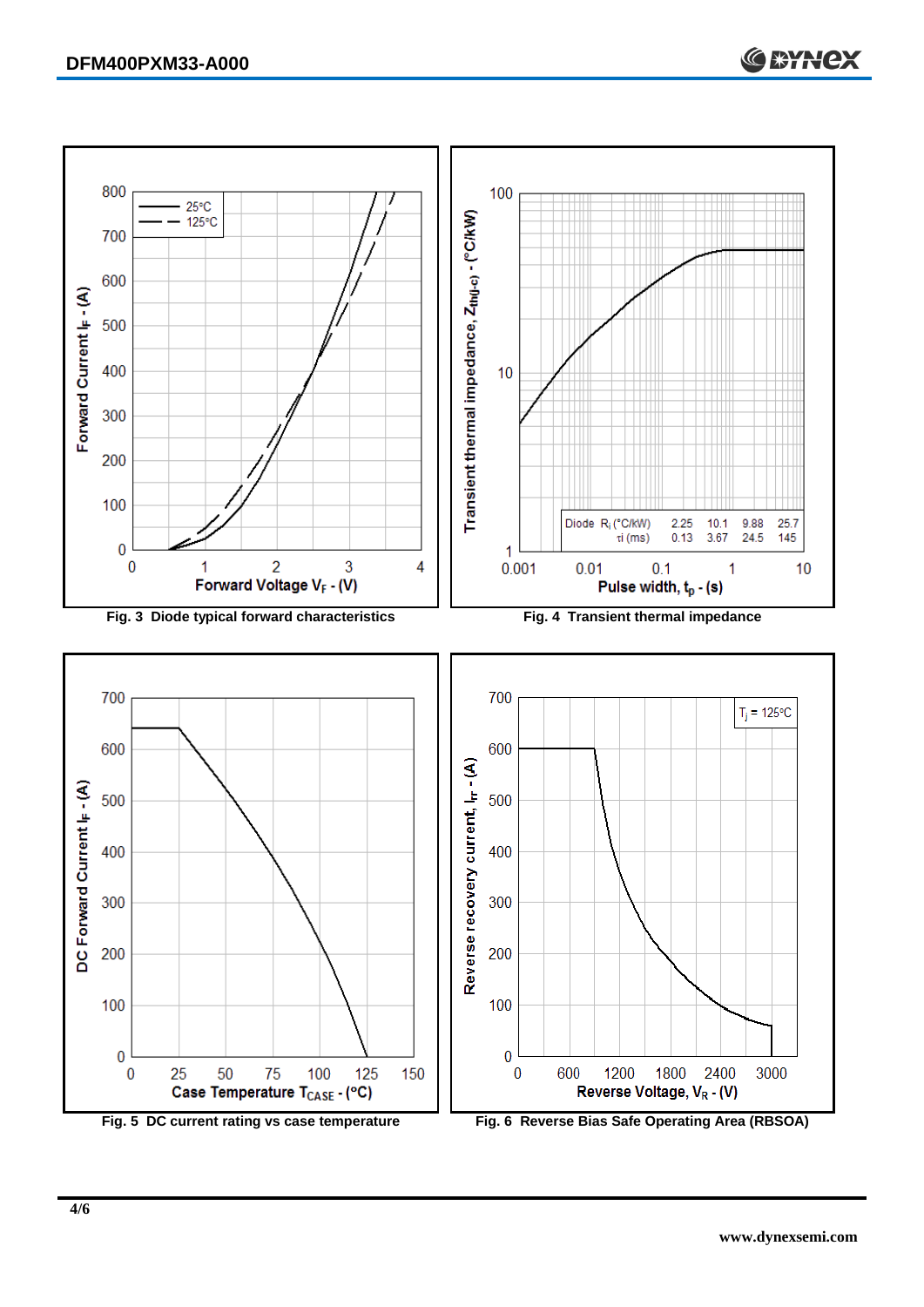

#### **PACKAGE DETAILS**

For further package information, please visit our website or contact Customer Services. All dimensions in mm, unless stated otherwise. **DO NOT SCALE.**